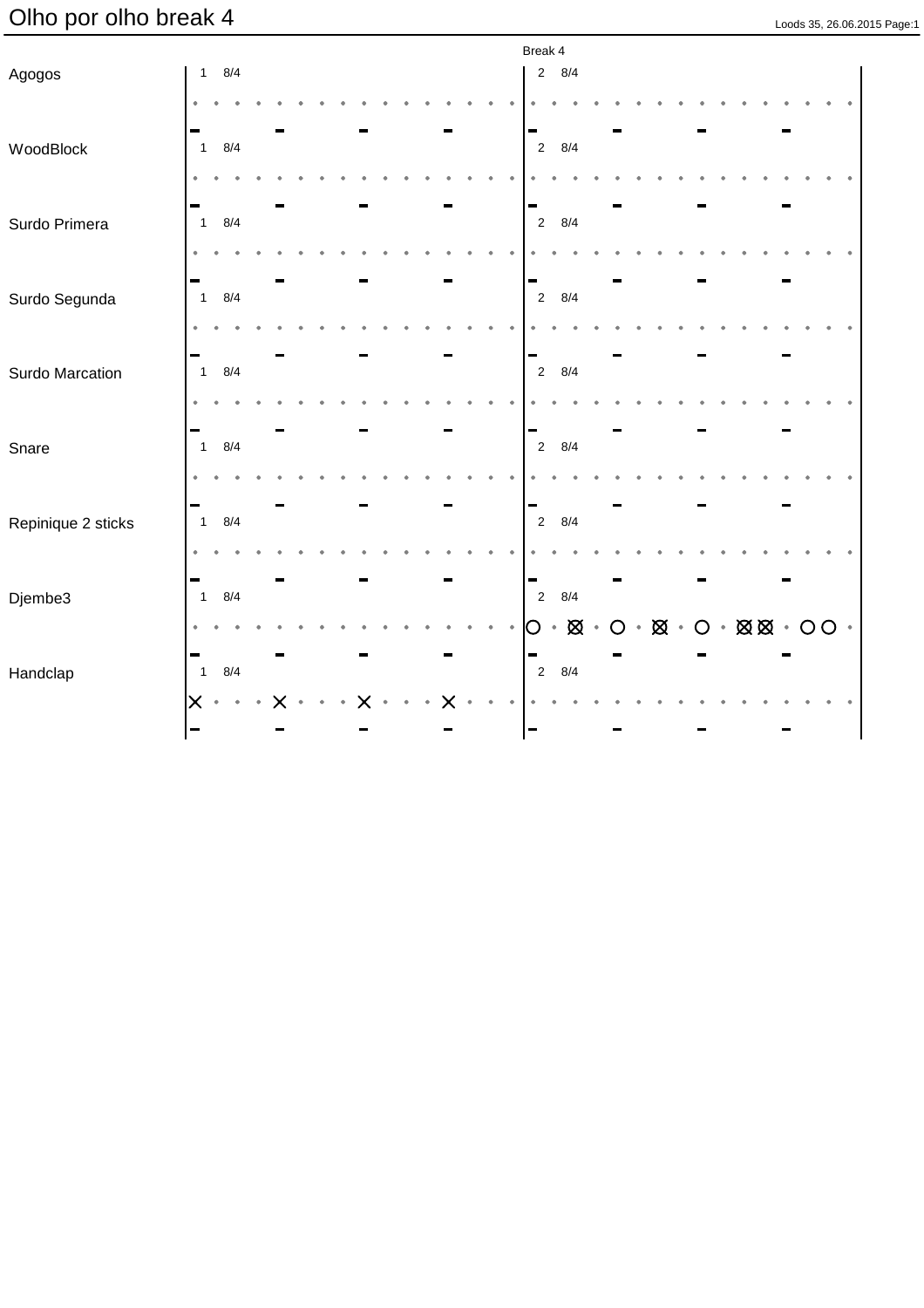# Olho por olho break 4

| Loods 35, 26.06.2015 Page:2 |  |  |
|-----------------------------|--|--|

| Agogos             | $3 \quad 8/4$                                             |                                                           |                                           |                         | 4 8/4                                       |  |
|--------------------|-----------------------------------------------------------|-----------------------------------------------------------|-------------------------------------------|-------------------------|---------------------------------------------|--|
|                    |                                                           |                                                           |                                           |                         |                                             |  |
| WoodBlock          | 8/4<br>$\mathbf{3}$                                       |                                                           |                                           |                         | 8/4<br>$\overline{4}$                       |  |
|                    |                                                           |                                                           |                                           |                         |                                             |  |
| Surdo Primera      | $3 \quad 8/4$                                             |                                                           |                                           |                         | $\overline{4}$<br>8/4                       |  |
|                    |                                                           |                                                           |                                           |                         |                                             |  |
| Surdo Segunda      | ÷<br>8/4<br>$\mathbf{3}$                                  |                                                           |                                           |                         | 8/4<br>$\overline{4}$                       |  |
|                    | -                                                         |                                                           |                                           |                         | ▬                                           |  |
| Surdo Marcation    | 8/4<br>$\mathbf{3}$                                       |                                                           |                                           |                         | 8/4<br>$\overline{4}$                       |  |
|                    | $\mathbf{C}_1 \cdot \mathbf{C}_1 \cdot$                   | $\bullet$<br>$\bullet$ .<br>$\bullet$ .<br>$\mathbf{C}_1$ | $\mathbf{C}_1\mathbf{C}_1$ .<br>$\bullet$ | C,                      |                                             |  |
| Snare              | $\blacksquare$<br>$3 \quad 8/4$                           |                                                           |                                           |                         | $\blacksquare$<br>$8/4\,$<br>$\overline{4}$ |  |
|                    | $\cdot$ O<br>O                                            |                                                           | ∩                                         |                         |                                             |  |
| Repinique 2 sticks | $3 \quad 8/4$                                             |                                                           |                                           |                         | 8/4<br>$\overline{4}$                       |  |
|                    | $\mathrm{G}_1 \cdot \mathrm{G}_1 \cdot$<br>$\blacksquare$ | $\mathsf{G}_1$<br>$\bullet$                               | $C_1C_1$                                  | $\mathrm{G}_\mathrm{i}$ |                                             |  |
| Djembe3            | $3 \quad 8/4$                                             |                                                           |                                           |                         | 8/4<br>$\overline{4}$                       |  |
|                    |                                                           |                                                           |                                           |                         |                                             |  |
| Handclap           | ٠<br>8/4<br>$\mathbf{3}$                                  |                                                           |                                           |                         | ▀<br>8/4<br>$\overline{4}$                  |  |
|                    |                                                           |                                                           |                                           |                         |                                             |  |
|                    | $\blacksquare$                                            |                                                           |                                           |                         |                                             |  |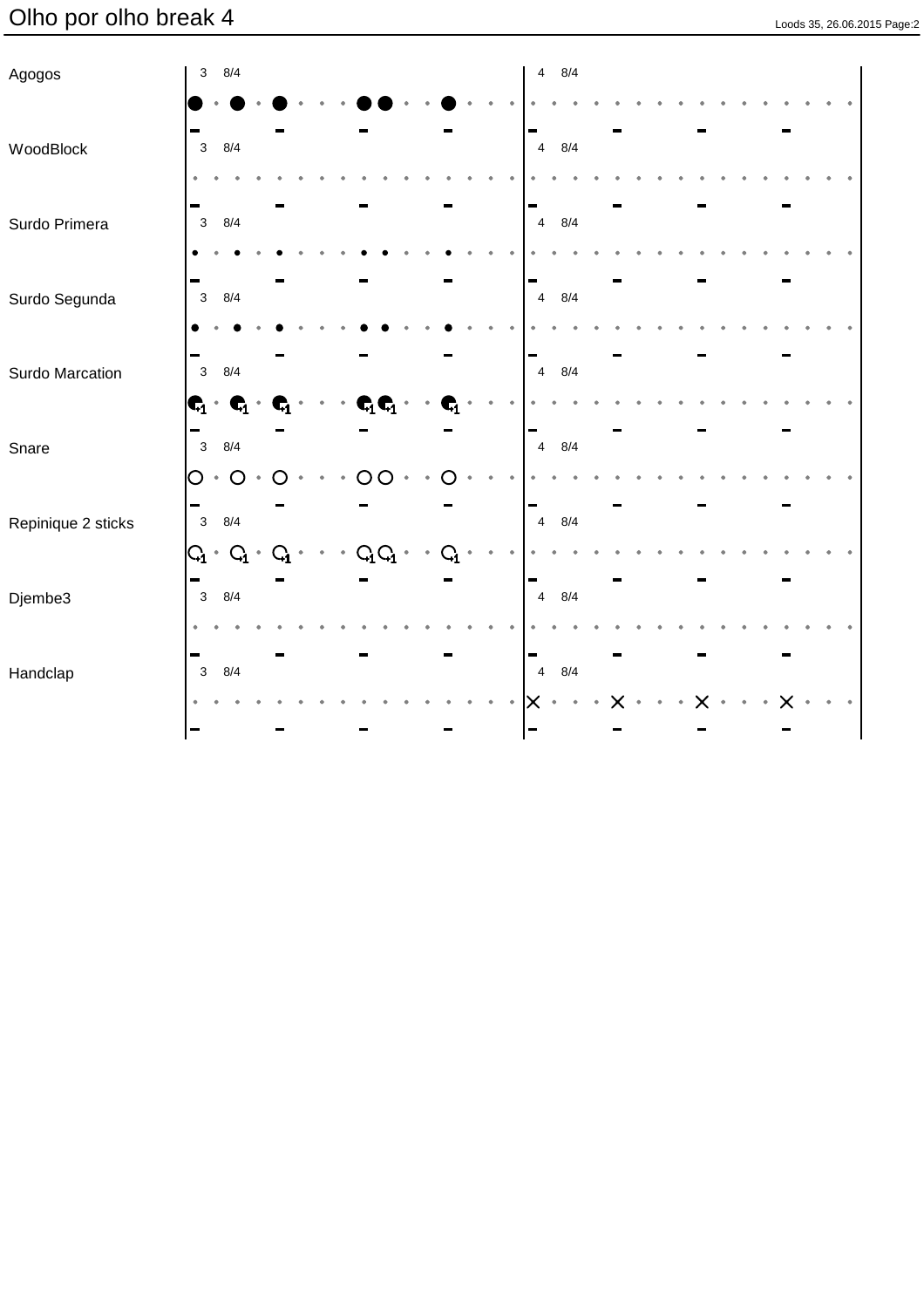# Olho por olho break 4

| Loods 35, 26.06.2015 Page:3 |  |  |
|-----------------------------|--|--|

| Agogos             | 5                    | 8/4                                |         |           |             |                                       |  |  |         | $\,6\,$              | 8/4                   |    |                        |  |                                       |   |                  |  |  |
|--------------------|----------------------|------------------------------------|---------|-----------|-------------|---------------------------------------|--|--|---------|----------------------|-----------------------|----|------------------------|--|---------------------------------------|---|------------------|--|--|
|                    |                      |                                    |         |           |             |                                       |  |  |         |                      |                       |    |                        |  |                                       |   |                  |  |  |
| WoodBlock          | $\sqrt{5}$           | 8/4                                |         |           |             |                                       |  |  |         | $\,6\,$              | 8/4                   |    |                        |  |                                       |   |                  |  |  |
|                    |                      |                                    |         |           |             |                                       |  |  |         |                      |                       |    |                        |  |                                       |   |                  |  |  |
| Surdo Primera      | ÷<br>$5\phantom{.0}$ | 8/4                                |         |           |             |                                       |  |  |         | ▀<br>$\,6\,$         | 8/4                   |    |                        |  |                                       |   |                  |  |  |
|                    |                      |                                    |         |           |             |                                       |  |  |         |                      |                       |    |                        |  |                                       |   |                  |  |  |
| Surdo Segunda      | ÷<br>$5\phantom{.0}$ | 8/4                                |         |           |             |                                       |  |  |         | -<br>$6\phantom{1}6$ | 8/4                   |    |                        |  |                                       |   |                  |  |  |
|                    |                      |                                    |         |           |             |                                       |  |  |         |                      |                       |    |                        |  |                                       |   |                  |  |  |
| Surdo Marcation    | 5                    | 8/4                                |         |           |             |                                       |  |  |         | $\,6\,$              | 8/4                   |    |                        |  |                                       |   |                  |  |  |
|                    |                      |                                    |         |           |             |                                       |  |  |         | $\mathbf{C}_1$ .     | $\mathbf{C}_1$        | C, | $\bullet$<br>$\bullet$ |  | $\mathbf{C}_1\mathbf{C}_1$ .          |   | C,               |  |  |
| Snare              | 5                    | 8/4                                |         |           |             |                                       |  |  |         | $\,6\,$              | 8/4                   |    |                        |  |                                       |   |                  |  |  |
|                    |                      |                                    |         |           |             |                                       |  |  |         | ۰                    |                       |    |                        |  |                                       |   |                  |  |  |
|                    | 5                    | 8/4                                |         |           |             |                                       |  |  |         | $\,6\,$              | 8/4                   |    |                        |  |                                       |   |                  |  |  |
| Repinique 2 sticks |                      |                                    |         |           |             |                                       |  |  |         |                      | $G_1 \cdot G_1 \cdot$ |    |                        |  | $Q_1 \cdot \cdot \cdot Q_1 Q_1 \cdot$ | ۰ | $\mathrm{G}_{1}$ |  |  |
|                    |                      |                                    |         |           |             |                                       |  |  |         |                      |                       |    |                        |  |                                       |   |                  |  |  |
| Djembe3            | $5\phantom{.0}$<br>O | 8/4<br>$\cdot$ $\boxtimes$ $\cdot$ | $\circ$ | $\bullet$ | $\otimes$ . | $O \cdot \boxtimes \boxtimes \cdot O$ |  |  | $\circ$ | $\,6$                | 8/4                   |    |                        |  |                                       |   |                  |  |  |
|                    | <b>COL</b>           |                                    |         |           |             |                                       |  |  |         | m.                   |                       |    |                        |  |                                       |   |                  |  |  |
| Handclap           | $\sqrt{5}$           | 8/4                                |         |           |             |                                       |  |  |         | $\,6\,$              | 8/4                   |    |                        |  |                                       |   |                  |  |  |
|                    |                      |                                    |         |           |             |                                       |  |  |         |                      |                       |    |                        |  |                                       |   |                  |  |  |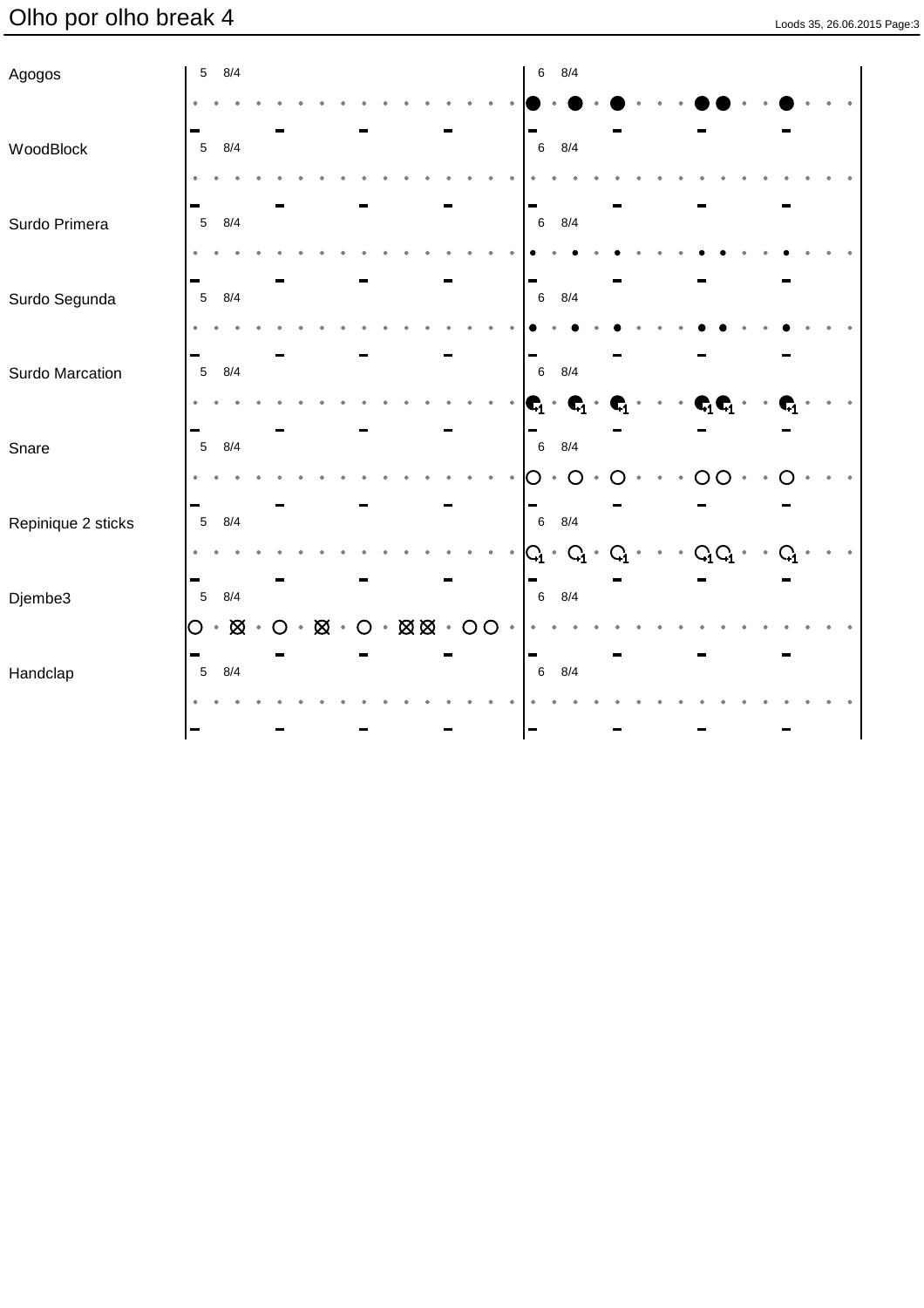# Olho por olho break 4 Loods 35, 26.06.2015 Page:4

| Loods 35, 26.06.2015 Page:4 |  |
|-----------------------------|--|

| Agogos             |                              | $7 \t 8/4$                    |  |  |  |  |  |  | $\bf 8$          | 8/4       |               |  |                                                 |  |  |           |                 |  |
|--------------------|------------------------------|-------------------------------|--|--|--|--|--|--|------------------|-----------|---------------|--|-------------------------------------------------|--|--|-----------|-----------------|--|
|                    | $\bullet$                    |                               |  |  |  |  |  |  |                  |           |               |  |                                                 |  |  |           |                 |  |
| WoodBlock          | ь<br>$\overline{7}$          | 8/4                           |  |  |  |  |  |  | $\boldsymbol{8}$ | 8/4       |               |  |                                                 |  |  |           |                 |  |
|                    | $\bullet$                    |                               |  |  |  |  |  |  |                  |           |               |  |                                                 |  |  |           |                 |  |
| Surdo Primera      | -<br>$\overline{7}$          | 8/4                           |  |  |  |  |  |  | ▀<br>$\,8\,$     | 8/4       |               |  |                                                 |  |  |           |                 |  |
|                    |                              |                               |  |  |  |  |  |  |                  |           |               |  |                                                 |  |  |           |                 |  |
| Surdo Segunda      | -<br>$\overline{7}$          | 8/4                           |  |  |  |  |  |  | -<br>$\,$ 8      | 8/4       |               |  |                                                 |  |  |           |                 |  |
|                    |                              |                               |  |  |  |  |  |  |                  |           |               |  |                                                 |  |  |           |                 |  |
| Surdo Marcation    | н.<br>$\overline{7}$         | 8/4                           |  |  |  |  |  |  | -<br>$\,$ 8 $\,$ | 8/4       |               |  |                                                 |  |  |           |                 |  |
|                    |                              |                               |  |  |  |  |  |  |                  |           |               |  |                                                 |  |  |           |                 |  |
| Snare              | $\overline{7}$               | 8/4                           |  |  |  |  |  |  | ÷<br>$\,$ 8 $\,$ | 8/4       |               |  |                                                 |  |  |           |                 |  |
|                    |                              |                               |  |  |  |  |  |  |                  |           |               |  |                                                 |  |  |           |                 |  |
| Repinique 2 sticks | $\overline{7}$               | 8/4                           |  |  |  |  |  |  | $\,8\,$          | 8/4       |               |  |                                                 |  |  |           |                 |  |
|                    |                              |                               |  |  |  |  |  |  |                  |           |               |  |                                                 |  |  |           |                 |  |
|                    | -<br>$\overline{7}$          | 8/4                           |  |  |  |  |  |  | -<br>$\,8\,$     | 8/4       |               |  |                                                 |  |  |           |                 |  |
| Djembe3            |                              |                               |  |  |  |  |  |  | O                | $\bullet$ | $\boxtimes$ . |  | $O\cdot\boxtimes\cdot O\cdot\boxtimes\boxtimes$ |  |  | $\cdot$ O | $\circ$ $\circ$ |  |
|                    | -                            |                               |  |  |  |  |  |  | ▬                |           |               |  |                                                 |  |  |           |                 |  |
| Handclap           | $\overline{7}$<br>$\times$   | 8/4<br>$\bullet$<br>$\bullet$ |  |  |  |  |  |  | $\,8\,$          | 8/4       |               |  |                                                 |  |  |           |                 |  |
|                    | $\qquad \qquad \blacksquare$ |                               |  |  |  |  |  |  |                  |           |               |  |                                                 |  |  |           |                 |  |